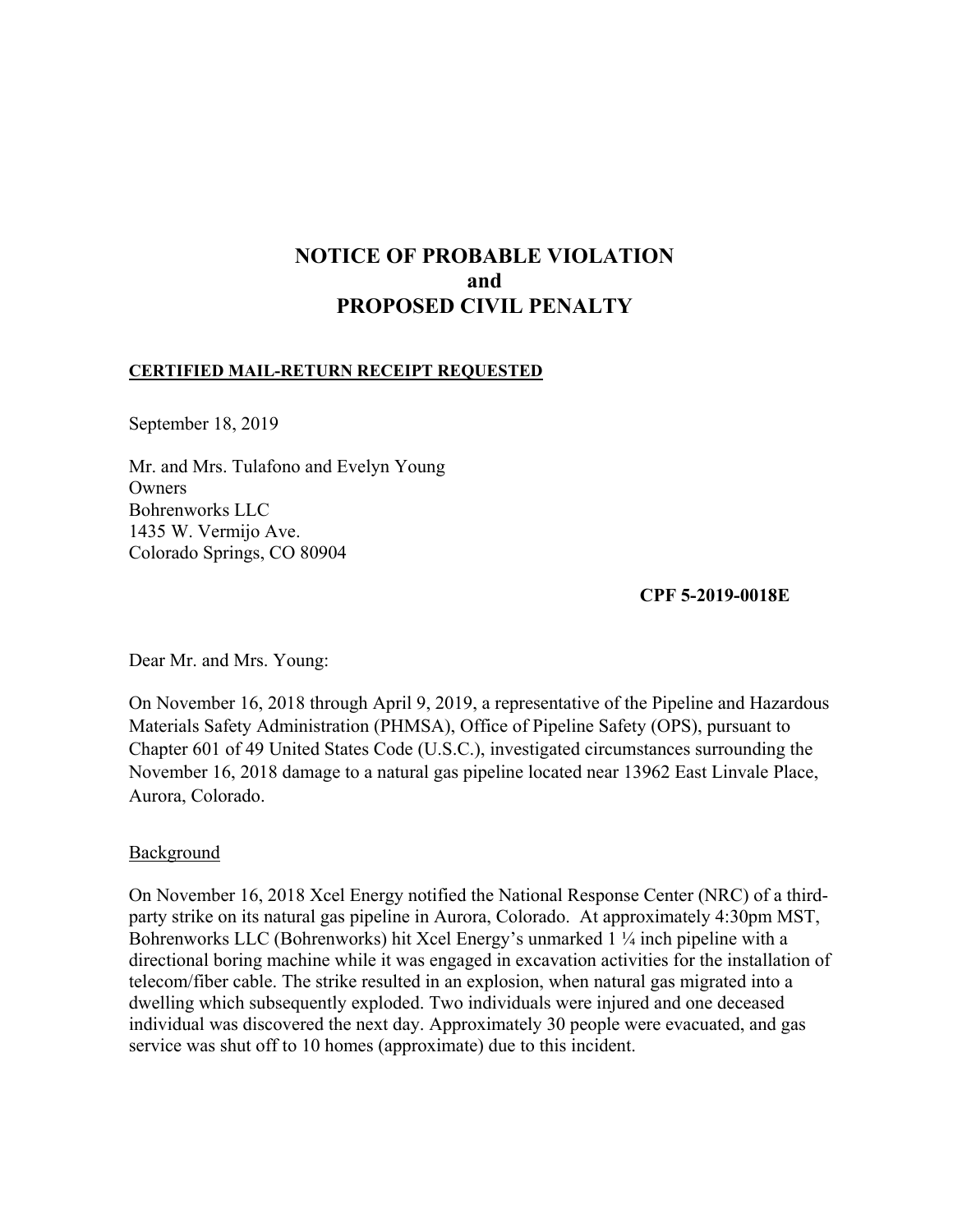Based on excavation activities investigated, it is alleged that you have committed probable violations in Part 196 of the Pipeline Safety Regulations, Title 49, Code of Federal Regulations (C.F.R.). The items investigated and the probable violations are:

## **1. § 196.103 What must an excavator do to protect underground pipelines from excavation-related damage?**

**Prior to and during excavation activity, the excavator must: (a) Use an available one-call system before excavating to notify operators of underground pipeline facilities of the timing and location of the intended excavation;** 

Bohrenworks violated 49 C.F.R. § 196.103(a) because, prior to its excavation activity, it did not use the available one-call system, Colorado 811 (CO 811 One-Call Center) to notify operators of underground pipeline facilities of the timing and location of its intended excavation/horizontally boring activity. As a result, Xcel Energy was not aware of the planned excavation activities and did not mark its line. Consequently, Bohrenworks was unaware of the underground pipeline facility near the excavation site, and hit the  $1\frac{1}{4}$  inch pipeline, causing an explosion resulting in injuries and one fatality. After the incident, the Colorado Public Utilities Commission (COPUC) reviewed one-call tickets opened in the month prior to the incident near the incident location, and confirmed that no one-call tickets were opened by Bohrenworks.

## Proposed Civil Penalty

Under 49 U.S.C. § 60122 and 49 CFR § 190.223, you are subject to a civil penalty not to exceed \$213,268 per violation per day the violation persists, up to a maximum of \$2,132,679 for a related series of violations. For violations occurring on or after November 2, 2015 and before November 27, 2018, the maximum penalty may not exceed \$209,002 per violation per day, with a maximum penalty not to exceed \$2,090,022. For violations occurring prior to November 2, 2015, the maximum penalty may not exceed \$200,000 per violation per day, with a maximum penalty not to exceed \$2,000,000 for a related series of violations. The Compliance Officer has reviewed the circumstances and supporting documentation involved in the above probable violations and has recommended that you be preliminarily assessed a civil penalty of \$209, 002 as follows:

| Item number | <b>Proposed Penalty</b> |
|-------------|-------------------------|
|             | \$209,002               |

### Response to this Notice

Enclosed as part of this Notice is a document entitled *Response Options for Excavators in Enforcement Proceedings*. Please refer to this document and note the response options. All material submit in response to this enforcement action may be made publicly available. If you believe that any portion of your responsive material qualifies for confidential treatment under 5 U.S.C. § 552(b), along with the complete original document you must provide a second copy